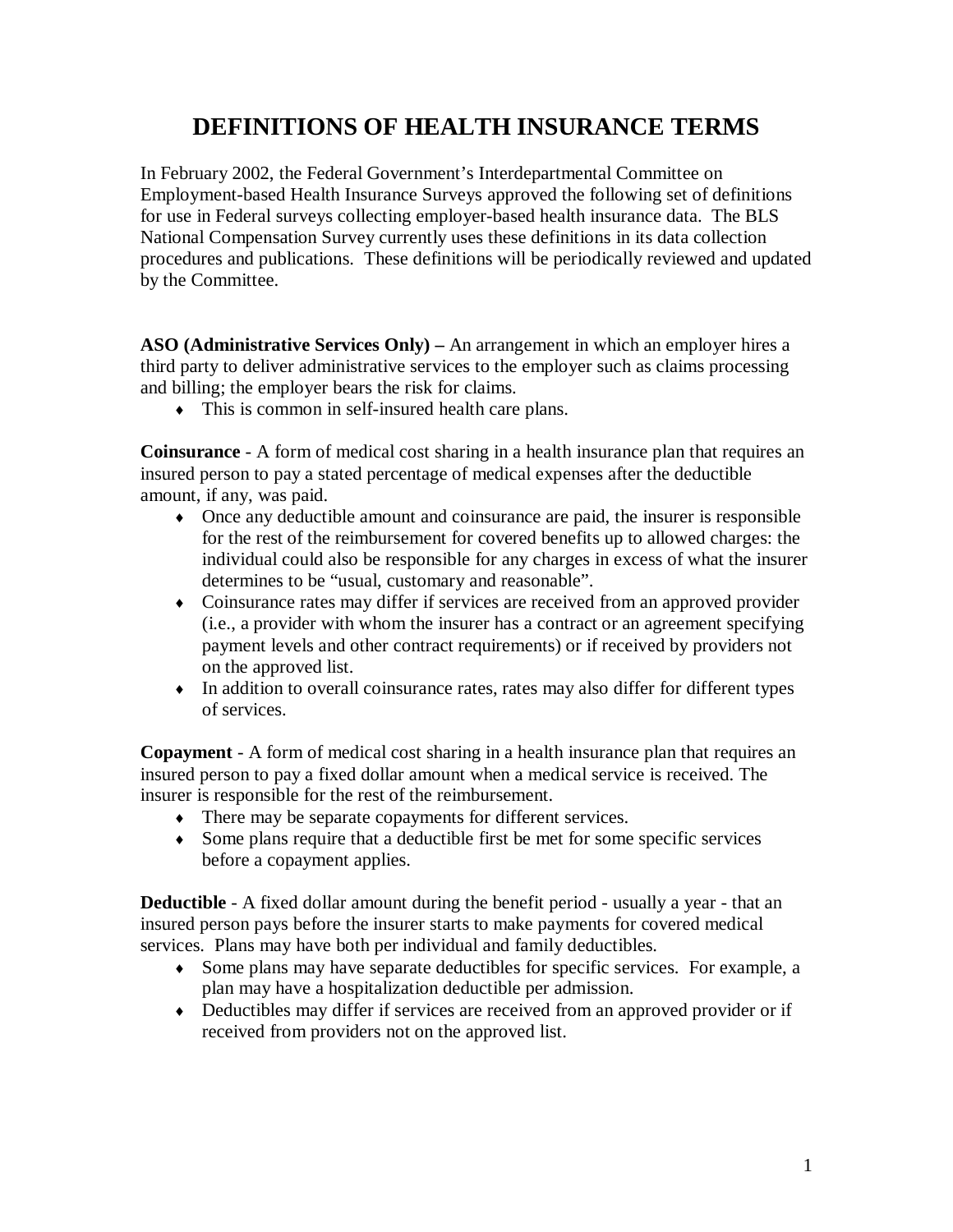**Flexible spending accounts or arrangements (FSA)** - Accounts offered and administered by employers that provide a way for employees to set aside, out of their paycheck, pretax dollars to pay for the employee's share of insurance premiums or medical expenses not covered by the employer's health plan. The employer may also make contributions to a FSA. Typically, benefits or cash must be used within the given benefit year or the employee loses the money. Flexible spending accounts can also be provided to cover childcare expenses, but those accounts must be established separately from medical FSAs.

**Flexible benefits plan (Cafeteria plan) (IRS 125 Plan) –** A benefit program under Section 125 of the Internal Revenue Code that offers employees a choice between permissible taxable benefits, including cash, and nontaxable benefits such as life and health insurance, vacations, retirement plans and child care. Although a common core of benefits may be required, the employee can determine how his or her remaining benefit dollars are to be allocated for each type of benefit from the total amount promised by the employer. Sometimes employee contributions may be made for additional coverage.

**Fully insured plan** - A plan where the employer contracts with another organization to assume financial responsibility for the enrollees' medical claims and for all incurred administrative costs.

**Gatekeeper** - Under some health insurance arrangements, a gatekeeper is responsible for the administration of the patient's treatment; the gatekeeper coordinates and authorizes all medical services, laboratory studies, specialty referrals and hospitalizations.

**Group purchasing arrangement** – Any of a wide array of arrangements in which two or more small employers purchase health insurance collectively, often through a common intermediary who acts on their collective behalf. Such arrangements may go by many different names, including cooperatives, alliances, or business groups on health. They differ from one another along a number of dimensions, including governance, functions and status under federal and State laws. Some are set up or chartered by States while others are entirely private enterprises. Some centralize more of the purchasing functions than others, including functions such as risk pooling, price negotiation, choice of health plans offered to employees, and various administrative tasks. Depending on their functions, they may be subject to different State and/or federal rules. For example, they may be regulated as Multiple Employer Welfare Arrangements (MEWAs).

**Association Health Plans** – This term is sometimes used loosely to refer to any health plan sponsored by an association. It also has a precise definition under the Health Insurance Portability and Accountability Act of 1996 that exempts from certain requirements insurers that sell insurance to small employers only through association health plans that meet the definition.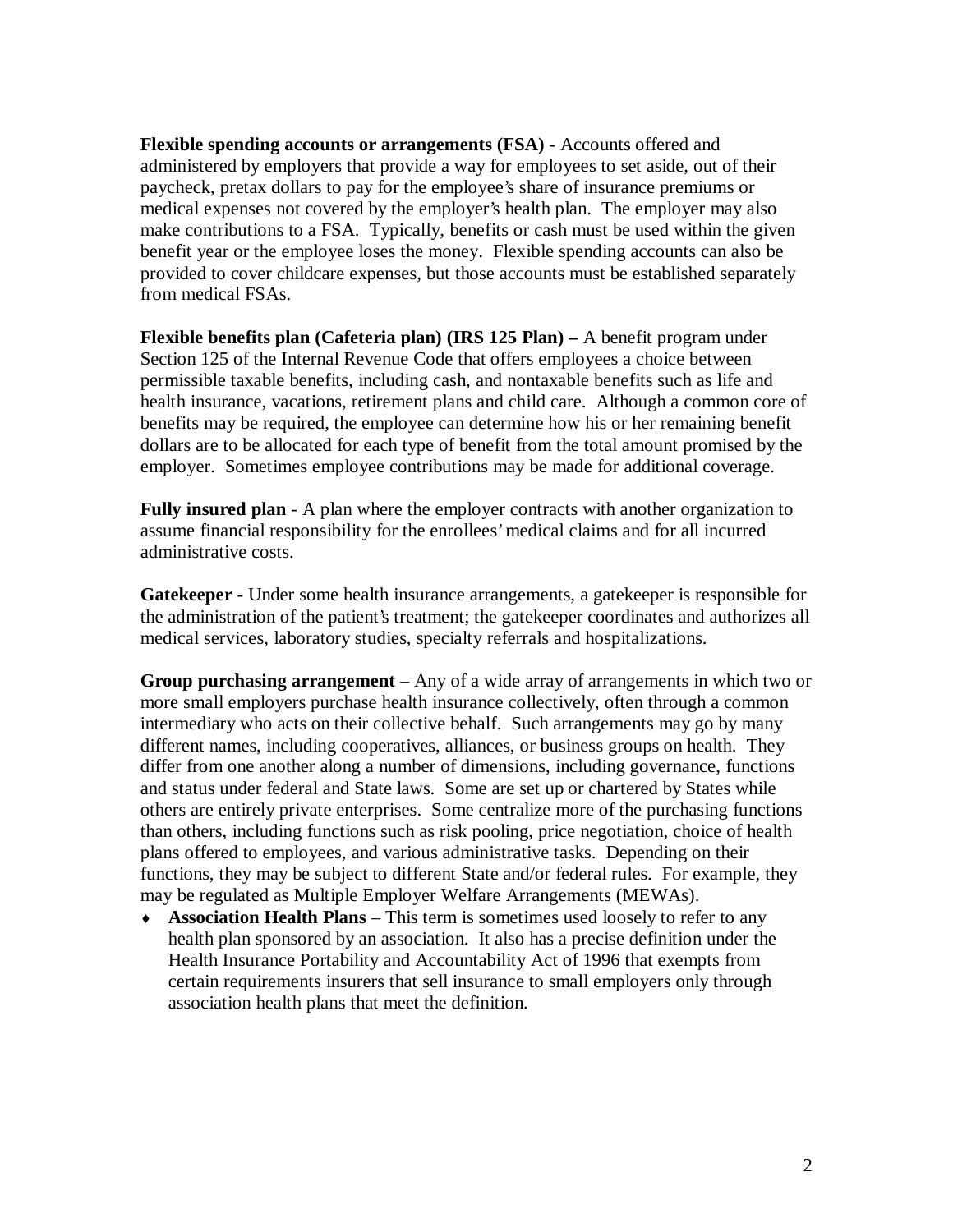## **Health Care Plans and Systems**

- ♦ **Indemnity plan** A type of medical plan that reimburses the patient and/or provider as expenses are incurred.
- ♦ **Conventional indemnity plan -** An indemnity that allows the participant the choice of any provider without effect on reimbursement. These plans reimburse the patient and/or provider as expenses are incurred.
- ♦ **Preferred provider organization (PPO) plan** An indemnity plan where coverage is provided to participants through a network of selected health care providers (such as hospitals and physicians). The enrollees may go outside the network, but would incur larger costs in the form of higher deductibles, higher coinsurance rates, or nondiscounted charges from the providers.
- ♦ **Exclusive provider organization (EPO) plan** A more restrictive type of preferred provider organization plan under which employees must use providers from the specified network of physicians and hospitals to receive coverage; there is no coverage for care received from a non-network provider except in an emergency situation.
- **Health maintenance organization (HMO) -** A health care system that assumes both the financial risks associated with providing comprehensive medical services (insurance and service risk) and the responsibility for health care delivery in a particular geographic area to HMO members, usually in return for a fixed, prepaid fee. Financial risk may be shared with the providers participating in the HMO.
	- ♦ **Group Model HMO** An HMO that contracts with a single multi-specialty medical group to provide care to the HMO's membership. The group practice may work exclusively with the HMO, or it may provide services to non-HMO patients as well. The HMO pays the medical group a negotiated, per capita rate, which the group distributes among its physicians, usually on a salaried basis.
	- ♦ **Staff Model HMO** A type of closed-panel HMO (where patients can receive services only through a limited number of providers) in which physicians are employees of the HMO. The physicians see patients in the HMO's own facilities.
	- **Network Model HMO** An HMO model that contracts with multiple physician groups to provide services to HMO members; may involve large single and multispecialty groups. The physician groups may provide services to both HMO and non-HMO plan participants.
	- ♦ **Individual Practice Association (IPA) HMO** A type of health care provider organization composed of a group of independent practicing physicians who maintain their own offices and band together for the purpose of contracting their services to HMOs. An IPA may contract with and provide services to both HMO and non-HMO plan participants.
- ♦ **Point-of-service (POS) plan**  A POS plan is an "HMO/PPO" hybrid; sometimes referred to as an "open-ended" HMO when offered by an HMO. POS plans resemble HMOs for in-network services. Services received outside of the network are usually reimbursed in a manner similar to conventional indemnity plans (e.g., provider reimbursement based on a fee schedule or usual, customary and reasonable charges).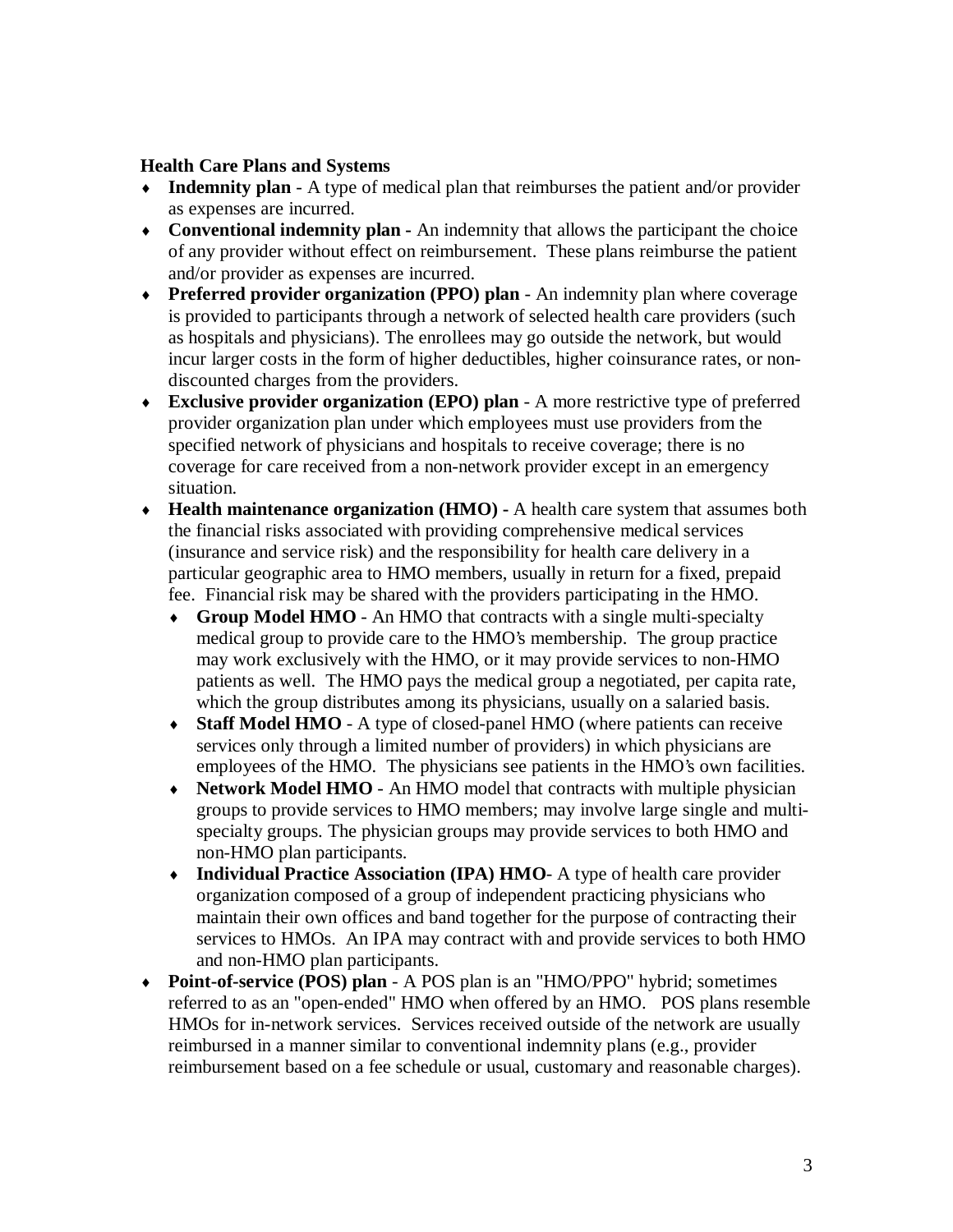♦ **Physician-hospital organization (PHO)** - Alliances between physicians and hospitals to help providers attain market share, improve bargaining power and reduce administrative costs. These entities sell their services to managed care organizations or directly to employers.

**Managed care plans** - Managed care plans generally provide comprehensive health services to their members, and offer financial incentives for patients to use the providers who belong to the plan. Examples of managed care plans include:

- $\leftarrow$  Health maintenance organizations (HMOs),
- Preferred provider organizations (PPOs),
- ♦ Exclusive provider organizations (EPOs), and
- $\bullet$  Point of service plans (POSs).

**Managed care provisions** - Features within health plans that provide insurers with a way to manage the cost, use and quality of health care services received by group members. Examples of managed care provisions include:

- ♦ **Preadmission certification** An authorization for hospital admission given by a health care provider to a group member prior to their hospitalization. Failure to obtain a preadmission certification in non-emergency situations reduces or eliminates the health care provider's obligation to pay for services rendered.
- ♦ **Utilization review** The process of reviewing the appropriateness and quality of care provided to patients. Utilization review may take place before, during, or after the services are rendered.
- ♦ **Preadmission testing** A requirement designed to encourage patients to obtain necessary diagnostic services on an outpatient basis prior to non-emergency hospital admission. The testing is designed to reduce the length of a hospital stay.
- **Non-emergency weekend admission restriction** A requirement that imposes limits on reimbursement to patients for non-emergency weekend hospital admissions.
- ♦ **Second surgical opinion** A cost-management strategy that encourages or requires patients to obtain the opinion of another doctor after a physician has recommended that a non-emergency or elective surgery be performed. Programs may be voluntary or mandatory in that reimbursement is reduced or denied if the participant does not obtain the second opinion. Plans usually require that such opinions be obtained from board-certified specialists with no personal or financial interest in the outcome.

**Maximum plan dollar limit** - The maximum amount payable by the insurer for covered expenses for the insured and each covered dependent while covered under the health plan.

- Plans can have a yearly and/or a lifetime maximum dollar limit.
- ♦ The most typical of maximums is a lifetime amount of \$1 million per individual.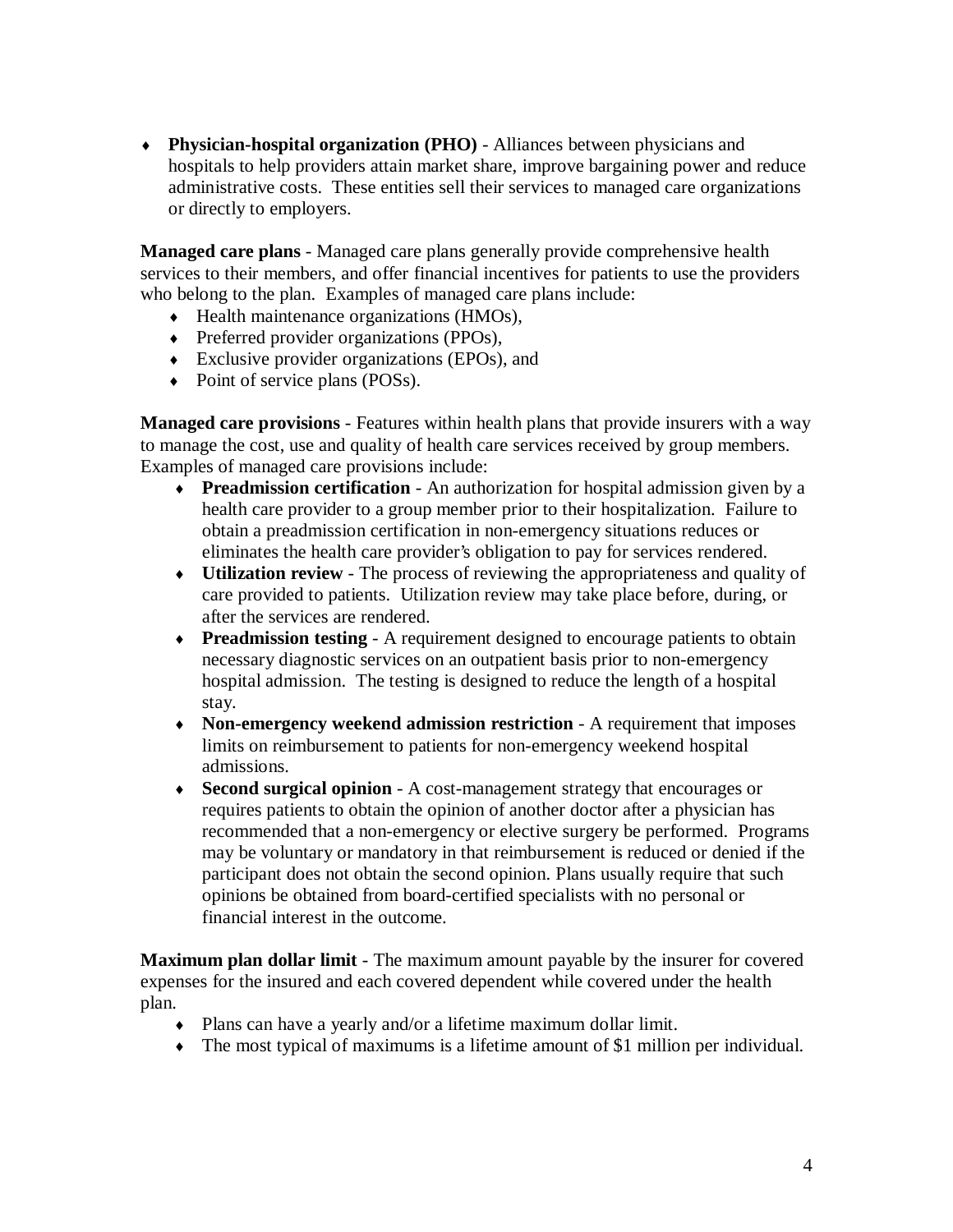**Maximum out-of-pocket expense** - The maximum dollar amount a group member is required to pay out of pocket during a year. Until this maximum is met, the plan and group member shares in the cost of covered expenses. After the maximum is reached, the insurance carrier pays all covered expenses, often up to a lifetime maximum. (See previous definition.)

**Medical savings accounts (MSA) –** Savings accounts designated for out-of-pocket medical expenses. In an MSA, employers and individuals are allowed to contribute to a savings account on a pre-tax basis and carry over the unused funds at the end of the year. One major difference between a Flexible Spending Account (FSA) and a Medical Savings Account (MSA) is the ability under an MSA to carry over the unused funds for use in a future year, instead of losing unused funds at the end of the year. Most MSAs allow unused balances and earnings to accumulate. Unlike FSAs, most MSAs are combined with a high deductible or catastrophic health insurance plan.

**Minimum premium plan (MPP)** – A plan where the employer and the insurer agree that the employer will be responsible for paying all claims up to an agreed-upon aggregate level, with the insurer responsible for the excess. The insurer usually is also responsible for processing claims and administrative services.

**Multiple Employer Welfare Arrangement (MEWA)** – MEWA is a technical term under federal law that encompasses essentially any arrangement not maintained pursuant to a collective bargaining agreement (other than a State-licensed insurance company or HMO) that provides health insurance benefits to the employees of two or more private employers.

Some MEWAs are sponsored by associations that are local, specific to a trade or industry, and exist for business purposes other than providing health insurance. Such MEWAs most often are regulated as employee health benefit plans under the Employee Retirement Income Security Act of 1974 (ERISA), although States generally also retain the right to regulate them, much the way States regulate insurance companies. They can be funded through tax-exempt trusts known as Voluntary Employees Beneficiary Associations (VEBAs) and they can and often do use these trusts to self-insure rather than to purchase insurance policies.

Other MEWAs are sponsored by Chambers of Commerce or similar organizations of relatively unrelated employers. These MEWAs are not considered to be health plans under ERISA. Instead, each participating employer's plan is regulated separately under ERISA. States are free to regulate the MEWAs themselves. These MEWAs tend to serve as vehicles for participating employers to buy insurance policies from Statelicensed insurance companies or HMOs. They do not tend to self-insure.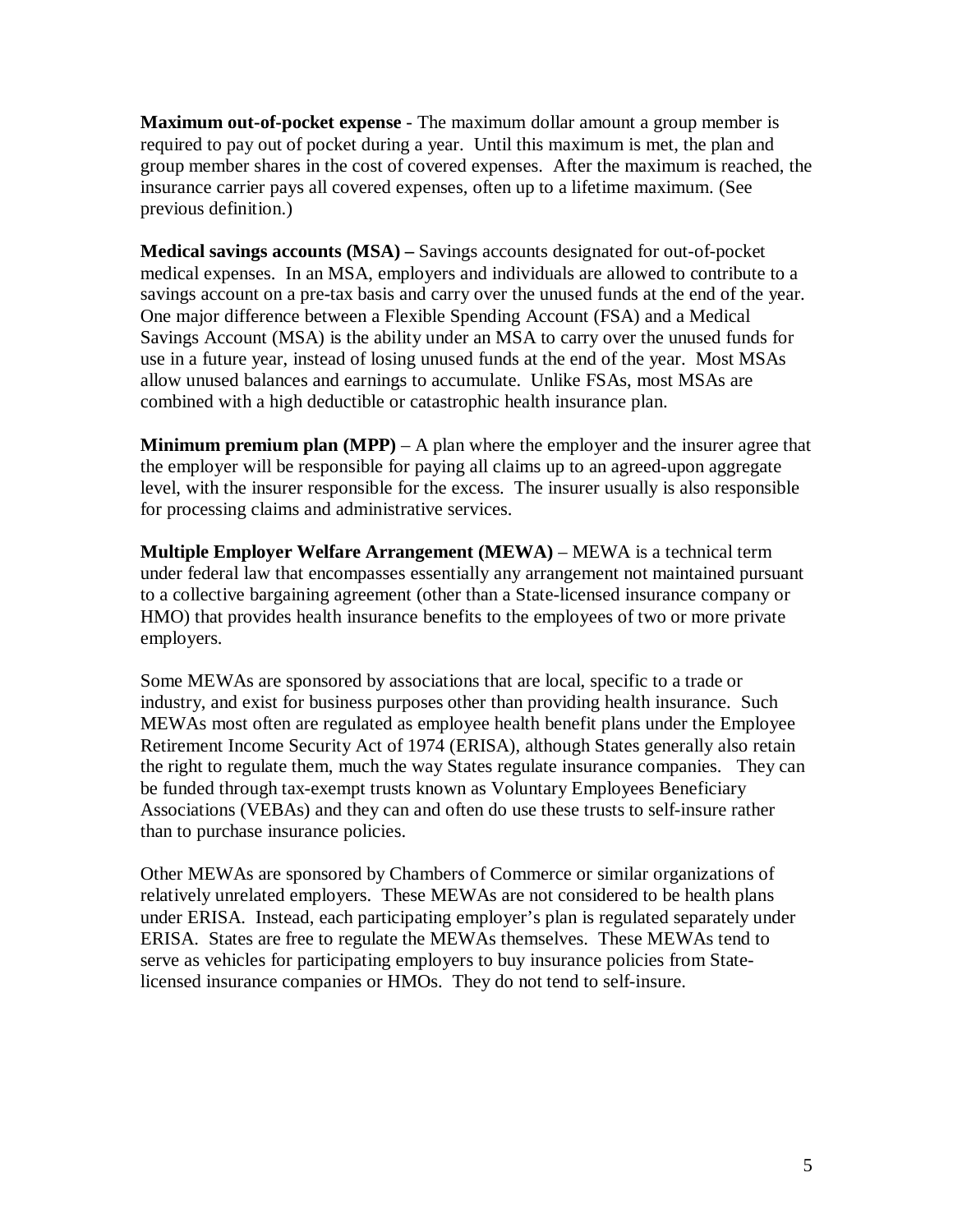**Multi-employer health plan** – Generally, an employee health benefit plan maintained pursuant to a collective bargaining agreement that includes employees of two or more employers. These plans are also known as Taft-Hartley plans or jointly-administered plans. They are subject to federal but not State law (although States may regulate any insurance policies that they buy). They often self-insure.

**Premium** - Agreed upon fees paid for coverage of medical benefits for a defined benefit period. Premiums can be paid by employers, unions, employees, or shared by both the insured individual and the plan sponsor.

**Premium equivalent** - For self-insured plans, the cost per covered employee, or the amount the firm would expect to reflect the cost of claims paid, administrative costs, and stop-loss premiums.

**Primary care physician (PCP)** - A physician who serves as a group member's primary contact within the health plan. In a managed care plan, the primary care physician provides basic medical services, coordinates and, if required by the plan, authorizes referrals to specialists and hospitals.

**Reinsurance** – The acceptance by one or more insurers, *called reinsurers or assuming companies*, of a portion of the risk underwritten by another insurer that has contracted with an employer for the entire coverage.

**Self-insured plan** – A plan offered by employers who directly assume the major cost of health insurance for their employees. Some self-insured plans bear the entire risk. Other self-insured employers insure against large claims by purchasing stop-loss coverage. Some self-insured employers contract with insurance carriers or third party administrators for claims processing and other administrative services; other self-insured plans are selfadministered. Minimum Premium Plans (MPP) are included in the self-insured health plan category. All types of plans (Conventional Indemnity, PPO, EPO, HMO, POS, and PHOs) can be financed on a self-insured basis. Employers may offer both self-insured and fully insured plans to their employees.

**Stop-loss coverage** – A form of reinsurance for self-insured employers that limits the amount the employers will have to pay for each person's health care (individual limit) or for the total expenses of the employer (group limit).

**Third party administrator (TPA)** – An individual or firm hired by an employer to handle claims processing, pay providers, and manage other functions related to the operation of health insurance. The TPA is not the policyholder or the insurer.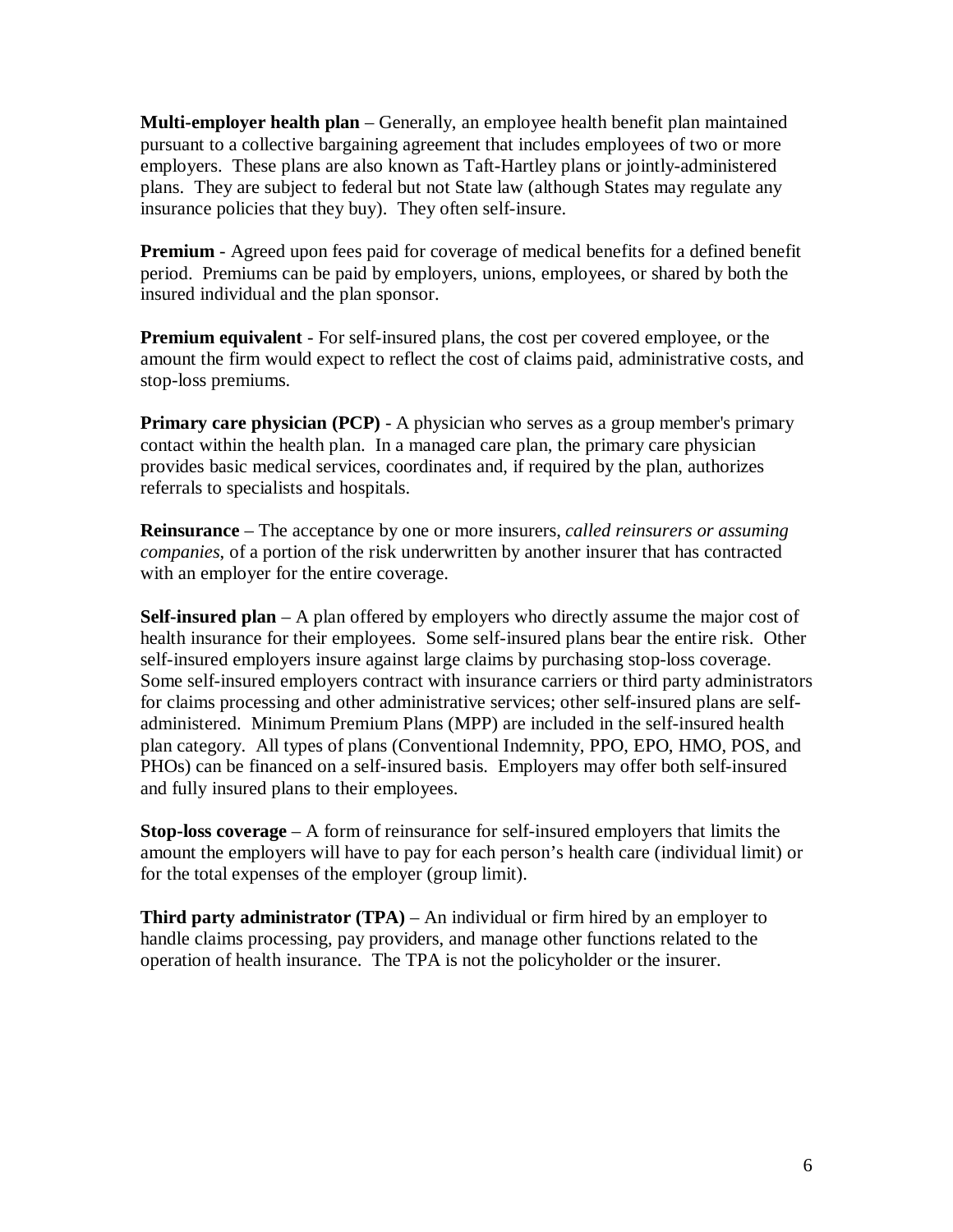## **Types of health care provider arrangements**

- ♦ **Exclusive providers** Enrollees must go to providers associated with the plan for all non-emergency care in order for the costs to be covered.
- ♦ **Any providers** Enrollees may go to providers of their choice with no cost incentives to use a particular subset of providers.
- ♦ **Mixture of providers** Enrollees may go to any provider but there is a cost incentive to use a particular subset of providers.

**Usual, customary, and reasonable (UCR) charges** - Conventional indemnity plans operate based on usual, customary, and reasonable (UCR) charges. UCR charges mean that the charge is the provider's usual fee for a service that does not exceed the customary fee in that geographic area, and is reasonable based on the circumstances. Instead of UCR charges, PPO plans often operate based on a negotiated (fixed) schedule of fees that recognize charges for covered services up to a negotiated fixed dollar amount.